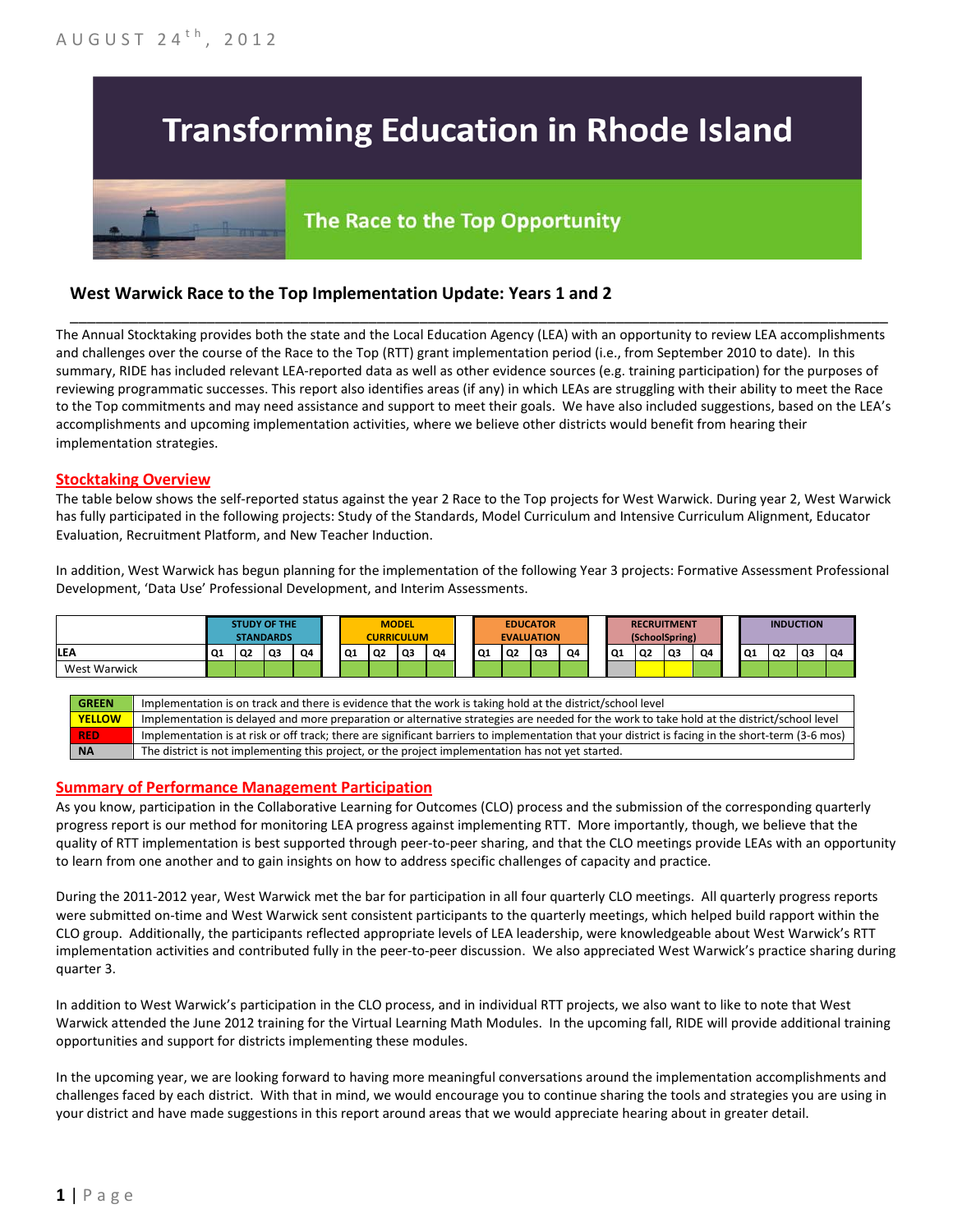#### **System of Support 1: Standards and Curriculum**

As of July 2012, West Warwick is on-track against the System of Support 1 year 1 and year 2 commitments and tasks for Race to the Top, reflected in the tables below. Based on the quarterly progress reports submitted by West Warwick, we have assessed the district as 'on track', 'delayed' or 'off track/at risk' on each task utilizing the criteria described on page 1 of this report.

| <b>Study of the Standards</b>                                   | Year 1:<br>SY10-11 | Year 2:<br>SY11-12 |  |
|-----------------------------------------------------------------|--------------------|--------------------|--|
| Identify educators to participate in the Study of the Standards | $X^*$              |                    |  |
| Specify names and invite participants                           |                    |                    |  |
| Coordinate schedule with RIDE for all participants              |                    |                    |  |
| Complete planned educator training                              | $\mathbf{v}$       | $\mathbf{v}$       |  |

*\*Please note: the 'x' in the above table represents the anticipated completion timeline set by RIDE, not when the district completed the task.*

| Intensive Curriculum Alignment and Model Curriculum Development                                                                                                                                                                                           |   |   | Year 2:<br>SY11-12 |
|-----------------------------------------------------------------------------------------------------------------------------------------------------------------------------------------------------------------------------------------------------------|---|---|--------------------|
| Develop and communicate a multi-year Transition Plan for the Common Core State Standards implementation, including clear<br>expectations for school level transition benchmarks and a plan for developing a curriculum aligned to the CCSS in grades K-12 |   |   | x                  |
| Identify opportunities for educators to work collaboratively to deepen understanding of CCSS (e.g. Common Planning Time, grade<br>level team, department meetings, faculty meetings)                                                                      |   | x | x                  |
| Conduct analyses of each core curricula to ensure that each is aligned to standards, guaranteed and viable                                                                                                                                                | х |   |                    |
| ldentify which, if any, curriculum development is needed as well as the method by which curriculum will be developed (i.e. Model<br>Curriculum with the Charles A. Dana Center, through an LEA cohort, or individually)                                   |   |   |                    |
| Create implementation plan, including the identification of aligned resources, to support roll out of new curricula                                                                                                                                       |   | x | x                  |
| Develop curriculum aligned to the Common Core State Standards, including participation in Dana Center curriculum writing and<br>leadership sessions (if applicable)                                                                                       |   | Χ | x                  |

As noted in West Warwick's quarterly progress reports, the district supplemented RIDE Study of the Standards training by holding 12 fullday professional development sessions focused on ELA and math CCSS for elementary and middle school educators, and high school content areas (English, Science, History, Mathematics, World Language, Business, and IT) which met their RTT goals (i.e. 4 per building, or 85% of core educators in the district). Additionally, West Warwick distributed the Standards guidebooks in hard copy to all teachers at the start of the 2011-2012 school year.

To encourage teacher engagement in the transition to the Common Core State Standards (CCSS), West Warwick provided numerous work sessions and dedicated common planning time throughout the school year to focus on alignment and understanding of the new standards. To encourage parent involvement, West Warwick offered classes to parents through the Adult Education Program, free of charge, to focus on helping parents understand CCSS and the new standards-based report cards. Additionally, West Warwick High School was selected to participate in a two-year Literacy Collaborative through the Education Alliance at Brown University. Core teachers from the high school will participate in a 4-day training during summer 2012 provided by the Literacy Collaborative. For supplemental professional development geared towards increasing readiness to transition, the district may want to consider attending RIDE sessions focusing on text complexity, developing text-dependent questions, and deepening understanding of the mathematics standards. Instructional coaches in every elementary building hosted full-day office hours to provide information and guidance relative to standards, curriculum and assessments. Additionally, West Warwick negotiated a structure to support consistency of curriculum across the district.

West Warwick has made significant progress against implementing a guaranteed and viable curriculum aligned to the new Common Core State Standards. The district implemented an aligned ELA curriculum for grades K-2, and an aligned K-1 and grade 8 curriculum in math, during the 2011-2012 school year. In parallel, specialists and teachers at all grade levels worked on creating, revising, and implementing curriculum aligned to the CCSS. For example, the ELA coaches worked with the 9th grade English, science, and history teachers to crosswalk and integrate the CCSS into existing curricula.

In their quarterly progress reports, West Warwick noted that they have encountered the following challenges around this work:

- Reluctance from teachers to attend RIDE Study of the Standards sessions because they did not want to leave classrooms
- Planning to address the "year gap" that will be created when transitioning from GLE's to CCSS
- Time resources to actually revise documents and work with teachers to create common assessments
- Difficulty in trying to bring groups of teachers together to gather input and/or to disseminate new curriculum documents.

We want to commend West Warwick on their in-district collaboration around resources and strategies that will deepen educator understanding of the new Common Core State Standards and accelerate the implementation of the new standards at the classroom level. We also appreciate that West Warwick shared their approach during the quarter 3 CLO meeting; we believe that the sharing of those practices will accelerate the transition to the common core for all districts involved in this important work. We look forward to hearing about your progress, as well as the successes and challenges you encountered along the way, as you (and all districts) begin planning for next steps following the common core state standards alignment.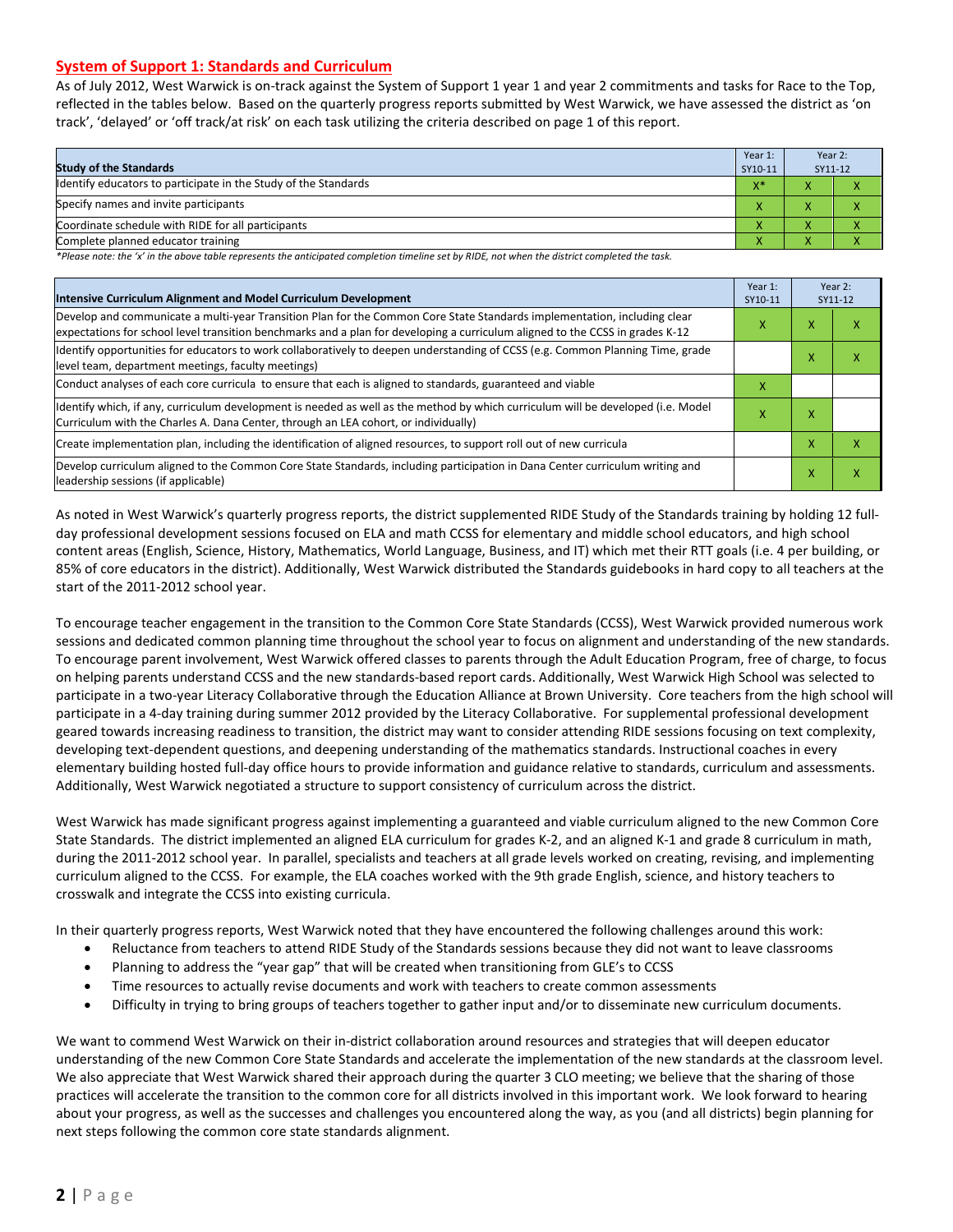#### **System of Support 2: Instructional Improvement Systems**

As of July 2012, West Warwick is on-track against the System of Supports 2 year 1 and 2 commitments and tasks for Race to the Top. Thus far, West Warwick has reported that they intend to partially implement the Formative Assessment online professional development modules and Interim Assessments. The district has also confirmed that they plan to engage school data leadership teams in the 'Data Use' professional development series starting in fall 2012.

Thus far, the district has not registered to attend the Formative Assessment PD facilitator orientation sessions taking place in August 2012. RIDE would also strongly encourage West Warwick to register for training on the administration and scoring of the Interim Assessments, which will take place in September 2012.

RIDE would like to remind the district that several crucial steps must be taken before the district can implement any of the RTT data systems (including the EPSS and the IMS). In particular, the district will need to identify points of contact/administrators for the systems (e.g. 'Single Sign-On Administrator'); those individuals may need to complete district configuration actions prior to your district's launch. Additionally, some functionality in the Instructional Management System is dependent upon the timely submission of Teacher-CourseStudent data. For questions or concerns, contact the RIDE contact for the applicable system o[r helpdesk@RIDE.ri.gov](mailto:helpdesk@RIDE.ri.gov)

In the upcoming CLO sessions, we look forward to hearing about the successes and challenges that West Warwick has encountered while implementing these systems, as well as the district's progress around building teacher engagement in the various IMS tools and resources. Additionally, for those participating in the 'Data Use' professional development, we would be interested in hearing some of the strategies that West Warwick has learned around deepening collaboration around data and using data to change instructional outcomes.

| <b>Formative Assessment Online Professional Development Modules</b>                                                                                                                                      | Year 1:<br>SY10-11 | Year 2:<br>SY11-12 |
|----------------------------------------------------------------------------------------------------------------------------------------------------------------------------------------------------------|--------------------|--------------------|
| Create multivear plan for implementation of formative assessment PD modules, including the process and timelines by which all<br>educators will participate in the formative assessment training modules |                    |                    |
| ldentify facilitators who will support the implementation of formative assessment practices in daily instruction                                                                                         |                    |                    |

| 'Data Use' Professional Development                                                                                                                                                                                                                                                     | Year 1:<br>SY10-11 | Year 2:<br>SY11-12 |
|-----------------------------------------------------------------------------------------------------------------------------------------------------------------------------------------------------------------------------------------------------------------------------------------|--------------------|--------------------|
| Complete a needs assessment survey indicating the use of and collaboration around data within schools and across the LEA                                                                                                                                                                |                    | $\lambda$          |
| Based on RIDE implementation plan, determine the timing (i.e. Year 1, Year 2, or staggered across Year 1 and Year 2) of LEA<br>participation in 'Data Use' Professional Development and provide RIDE with the schools that will participate in Year 1 and/or Year 2<br>training cohorts |                    | x                  |
| In coordination with RIDE, select 'Data Use' training dates for each cohort of schools, as applicable                                                                                                                                                                                   |                    | Year 1             |
| Identify and provide RIDE with the leadership team members from each school who will participate in the Year 1 and/or Year 2<br>training cohorts, as applicable                                                                                                                         |                    | Year 1             |

*\* Please note that, for this project, 'year 1' refers to cohort 1 taking place during the 2012-2013 school year, and 'year 2' refers to cohort 2 taking place during the 2013-2014 school year.*

| <b>Interim Assessments</b>                                                                                                                                                              | Year 1:<br>SY10-11 | Year 2:<br>SY11-12 |
|-----------------------------------------------------------------------------------------------------------------------------------------------------------------------------------------|--------------------|--------------------|
| Identify method by which all educators will have access to interim assessments                                                                                                          |                    |                    |
| Develop timeline for training of all educators in the use of interim assessments utilizing train-the-trainer model                                                                      |                    | $\mathsf{x}$       |
| Develop protocols or expectations regarding the use of interim assessment to inform instruction including timelines for<br>administration and process for scoring and reporting results |                    | $\mathsf{x}$       |

| <b>Instructional Management System (IMS)</b>                                                                                                                                                                                           | Year 1:<br>SY10-11                     |   | Year 2:<br>SY11-12 |
|----------------------------------------------------------------------------------------------------------------------------------------------------------------------------------------------------------------------------------------|----------------------------------------|---|--------------------|
| Designate an LEA data steward to support decision making around data collections and systems implementation and to provide input<br>and feedback on data initiatives through designated representatives                                | Identify<br><b>LEA Data</b><br>Steward | x | χ                  |
| Maintain data quality standards of local student information systems and upload local assessment data and program information as<br>required by RIDE in a timely manner                                                                | X                                      | x | χ                  |
| Review the RIDE IMS Training Plan and develop a multivear training and implementation plan to provide all educators with access<br>and training on the system                                                                          |                                        |   |                    |
| Based on IMS Training Plan guidance, register and attend training for Administrative Users (i.e. users who will maintain and configure<br>both the Primary IMS and RtI Module) and LEA Trainers (i.e. staff to be trained as trainers) |                                        |   |                    |
| Following RIDE training, LEA Administrative Users and LEA Trainers configure the IMS for educator use and to provide end users with<br>access and training needed to utilize the IMS for daily activities                              |                                        |   | ⋏                  |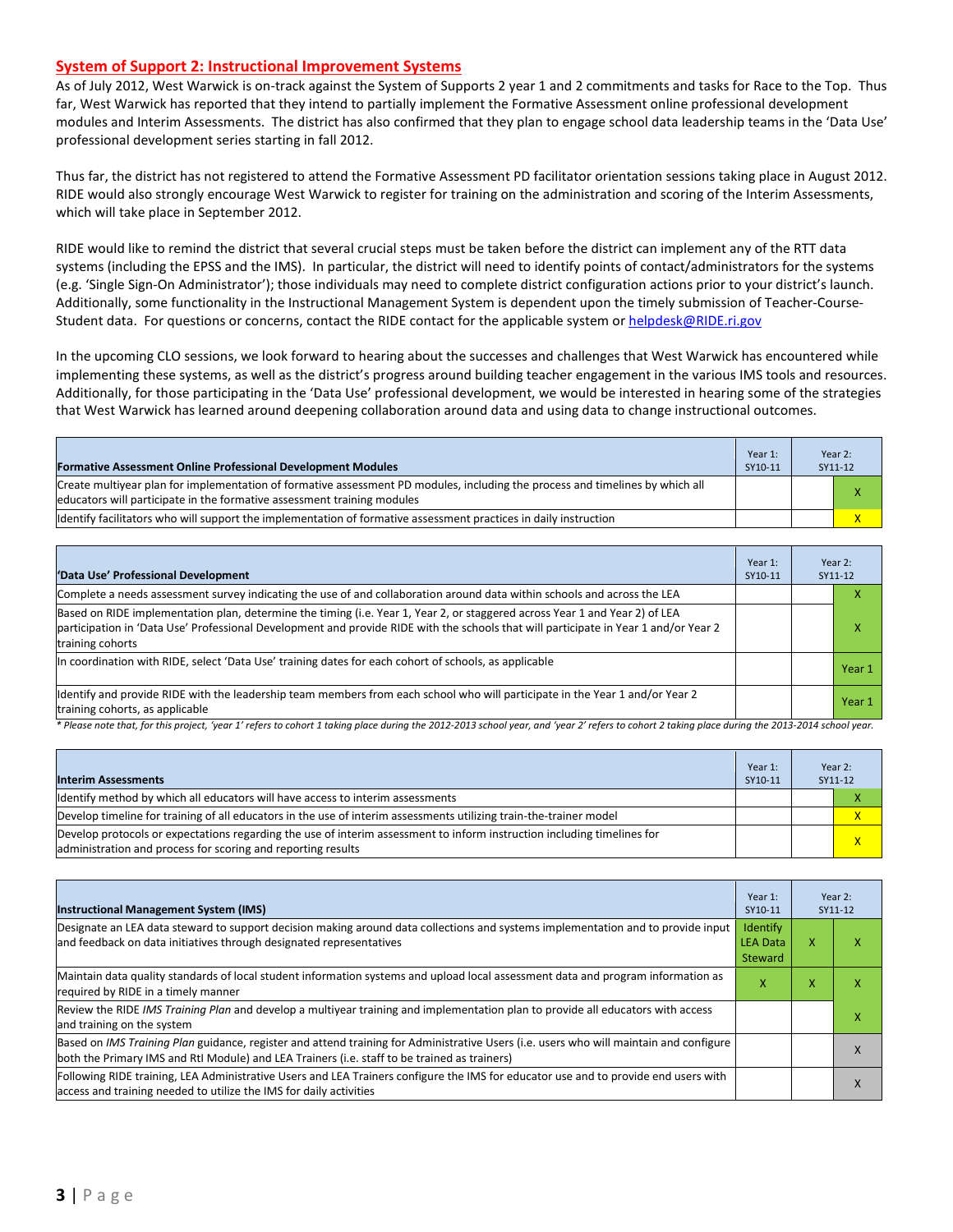#### **System of Support 3: Educator Effectiveness**

As of July 2012, West Warwick is on-track against the System of Support 3 year 1 and 2 commitments and tasks for Race to the Top.

| <b>Educator Evaluation</b>                                                                                                                                                                            |   |   | Year 2:<br>SY11-12 |
|-------------------------------------------------------------------------------------------------------------------------------------------------------------------------------------------------------|---|---|--------------------|
| Participate in educator evaluation model design, development and refinement feedback opportunities.                                                                                                   |   | X | x                  |
| Identify District Evaluation Committee members, responsible for monitoring the implementation of the system and providing<br>recommendations to LEA leadership teams.                                 | X | X | χ                  |
| Participate in field testing to support RI Model development                                                                                                                                          | x |   |                    |
| ldentify individuals who will serve as primary and, if applicable, secondary/complementary evaluators                                                                                                 | x |   | x                  |
| Send all required evaluators to RIDE-provided evaluator training on model; Send evaluators and system administrators to training on<br>the Educator Performance Support System (EPSS) data system     | X | X | x                  |
| Examine LEA Policies and Contracts for Challenges; where applicable, consider memorandums of understanding or contract renewal<br>language which will support district implementation of evaluations. |   | X | χ                  |
| Create a plan for the appropriate use of funds to support implementation of educator evaluation system.                                                                                               |   |   | x                  |
| Complete required RI Model components of educators and building administrator evaluations.                                                                                                            |   |   | x                  |
| Submit evaluation data and documentation (e.g. component and summative level ratings, verified rosters); provide other requested<br>information to support RIDE research and system improvement.      |   |   | χ                  |

Based on their quarterly progress reports, West Warwick has implemented all components of the RIDE-approved Innovation Model for teacher and building administrator evaluations and has submitted final summative ratings to RIDE.

West Warwick held 23 full-day professional development sessions to provide teachers the opportunity to construct their learning and understanding of the teacher evaluation process and the evaluation rubrics. Additionally, two schools participated in a pilot of the teacher evaluation process, working with certified evaluators. Teachers' reflections following their training on the RIIC Teacher Evaluation system were overwhelmingly positive, indicating that they felt prepared and supported to transition to the new model. West Warwick also created a district Evaluation Committee, and submitted those names to RIDE. The committee met regularly to set policy and guidance. To ensure rigor and calibration, K-4 and 5-12 math teachers, with the support of ELA and math coaches, wrote common Student Learning Objectives (SLOs) tied to School Improvement Team (SIT) plans and the local assessment system. West Warwick implemented some revisions to its local assessment system in preparation for SLOs and collecting timely student data. Grades K, 1, and 8 will have 9 common pre- and postassessments aligned to CCSS in mathematics; a formative assessment checklist for each test will allow teachers to track growth between pre- and post-assessments.

West Warwick attended all building administrator and SLO evaluation training modules offered by RIDE during the 2011-2012 school year. Currently, participants from the district are registered for the upcoming summer training. We want to remind the district that all personnel responsible for evaluating building administrators must attend Academy training during summer 2012 as well as an 'SLO-only' training. In addition, there are two half-days of additional professional development taking place over the 2012-2013 school year and online observation practice.

In their quarterly progress report, West Warwick noted that they have encountered the following challenges around this work:

Taking time to implement the evaluation system well was somewhat of a challenge.

RIDE has appreciated West Warwick's collaboration and thought partnership around the development and refinement of educator evaluation processes. Through their participation advisory committees, RIDE has received valuable feedback on model refinement and the cyclical evaluation process. We hope that this additional level of participation has been as beneficial to the district as it has been to RIDE.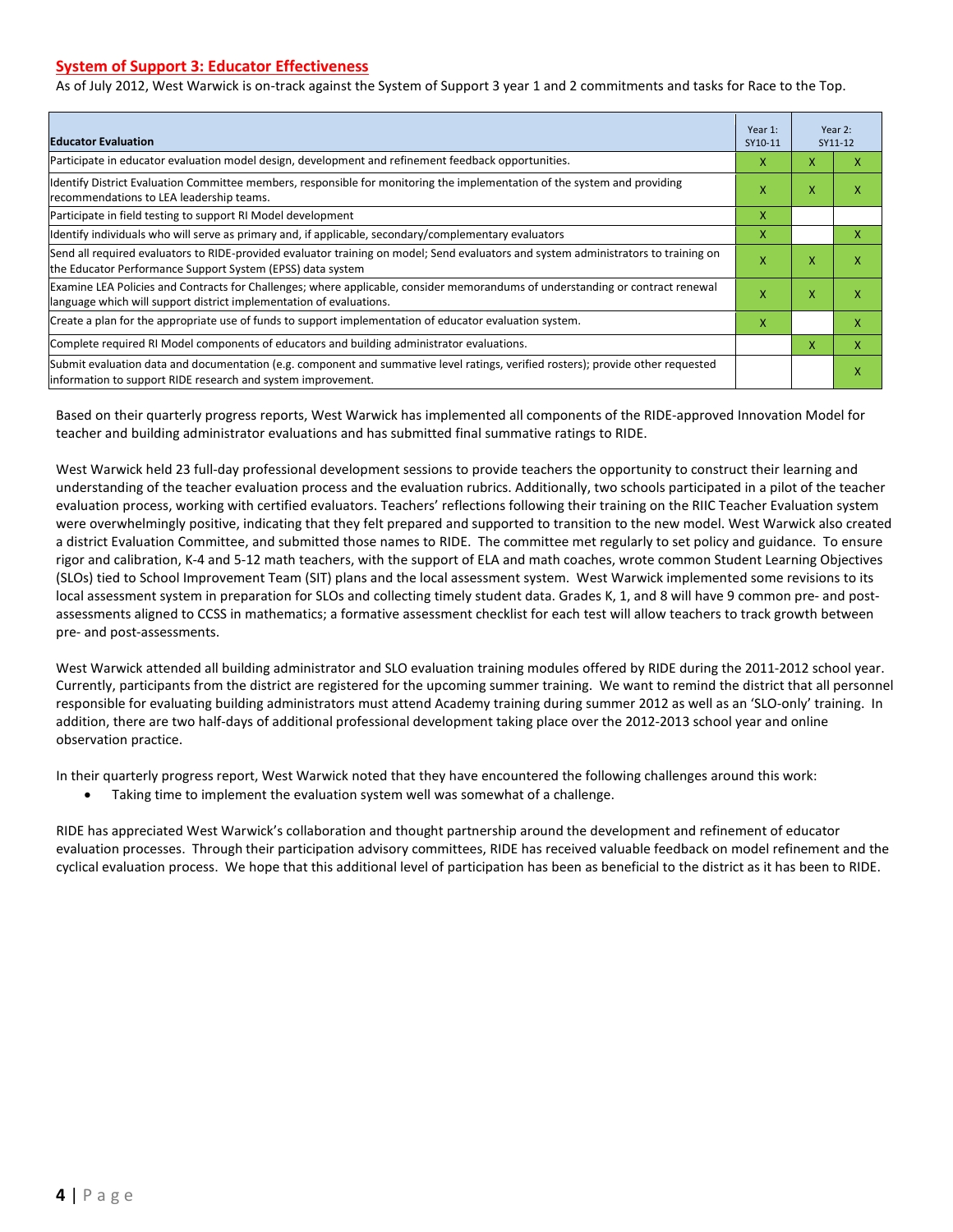#### **System of Support 4: Human Capital Development**

As of July 2012, West Warwick is on-track against the System of Support 4 year 1 and 2 commitments and tasks for Race to the Top.

| <b>Recruitment (SchoolSpring)</b>                                                            | Year 1:<br>SY10-11 | Year 2:<br>SY11-12 |
|----------------------------------------------------------------------------------------------|--------------------|--------------------|
| Provide RIDE with feedback on the desired functionality of a state-wide recruitment platform |                    |                    |
| Attend orientation sessions with selected vendor and train relevant personnel as needed      |                    |                    |
| [Post open positions using the state-wide Recruitment Platform (SchoolSpring)                |                    |                    |

| <b>Beginning Teacher Induction</b>                                                                                                                                            | Year 1:<br>SY10-11 |   | Year 2:<br>SY11-12 |
|-------------------------------------------------------------------------------------------------------------------------------------------------------------------------------|--------------------|---|--------------------|
| Provide RIDE with feedback around the proposed design of the Induction Coach program                                                                                          |                    |   |                    |
| If applicable, recommend potential Induction Coaches to RIDE                                                                                                                  |                    |   |                    |
| Review and revise hiring policies, timelines and processes in order to support appropriate and timely projections for anticipated hires<br>requiring induction coach services |                    |   | ⋏                  |
| Provide RIDE with list of beginning teachers who will receive Induction Coach support in a timely manner in order to ensure that all<br>beginning teachers have coaching      |                    |   |                    |
| Participate in RIDE-provided information opportunities in order to learn about induction coach program                                                                        | ⋏                  | х |                    |

In preparation for the 2012-2013 school year, West Warwick began utilizing the SchoolSpring recruitment platform to recruit for open positions. West Warwick's personnel administrative assistant attended the March 12 meeting on SchoolSpring, and the district posted 3 positions on SchoolSpring for the 2012-13 school year.

During the 2011-2012 school year, West Warwick had 13 beginning teachers which were supported by RIDE induction coaches. This was supplemented by mentor teachers within the district, who provided additional support to beginning teachers.

In their quarterly progress report, West Warwick noted that they have encountered the following challenges around this work:

• Access to some of the induction coach protocols and tools for the purpose of supporting all teachers and administrators.

In the upcoming CLO sessions, RIDE looks forward to engaging in a deeper conversation around the revisions that West Warwick and other LEAs have made to their hiring policies, timelines and processes in order to support broader human capital initiatives including recruitment of highly qualified and diverse candidates and providing data-driven induction support to beginning teachers.